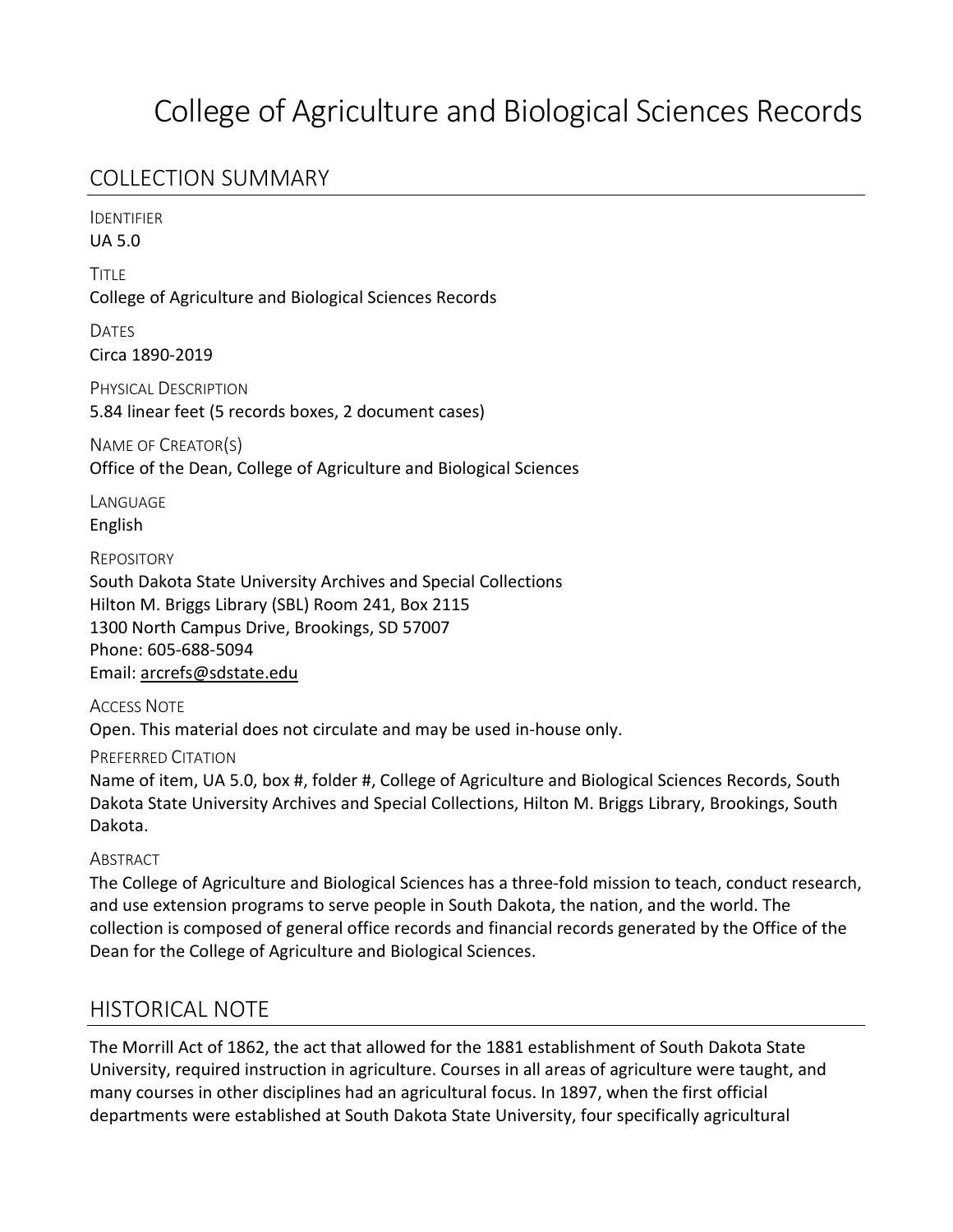departments were formed: Agriculture, Architecture and Agricultural Engineering, Dairy Science, and Geology and Agronomy. Other related departments, specifically Horticulture/Forestry and Botany/Zoology, were also established at this time. In 1908, the School of Agriculture joined these departments as a secondary school program devoted to "preparing rural students for life on the farm."

By 1924, the Division of Agriculture established many of the departments that are found in the College of Agriculture and Biological Sciences today. The division included not only the various academic departments, but also the Agricultural Experiment Station and the Cooperative Extension Service, which had been founded by the Smith-Lever Act in 1914. The School of Agriculture was included until it was dissolved in 1960. In 1964, the Division of Agriculture became the College of Agriculture and Biological Sciences when South Dakota State College became South Dakota State University.

The academic program in the College of Agriculture and Biological Sciences is twofold: one deals with the traditional field of agriculture and the other deals with the biological sciences.

Agricultural work is divided into four areas: academic programs, research, extension, and statewide services. Experiments and investigations for the benefits of agriculture are done in connection with problems of livestock, natural resources, field crops, veterinary science, horticultural crops, agricultural economics, dairy, landscape design, and mechanized agriculture. The results of research form the basis for classroom instruction, extension work, and for a means of answering inquiries coming into the university. The Extension Service takes the work of instruction statewide by bringing results of research to every home.

Work in biological sciences is mainly in the departments of biology/microbiology and wildlife/fisheries sciences. Biological science is an integral part of all departments that deal with plant and animal sciences.

## CONTENT AND ARRANGEMENT

#### CONTENTS NOTE

This collection is composed of general office records and publications generated by the Office of the Dean for the College of Agriculture and Biological Sciences. Folders consist of correspondence, course changes/additions, fact sheets, short course and conference materials, college promotional material, newsletters, brochures, posters and other publications. Also included are budgets and financial reports for the College of Agriculture and Biological Sciences. Included are salary budget, budget reports for the South Dakota Agricultural Experiment Station and financial reports for the Cooperative State Research Service, a division of the United States Department of Agriculture. The salary budgets, also called salary lists, are comprised of position listings for each department within the college, the contract pay for the previous year and the recommended pay for the upcoming fiscal year. Correspondence and research on the contract pay for faculty and staff in other institutions can also be found in this collection.

#### SUBJECT HEADINGS

• South Dakota State University. College of Agriculture and Biological Sciences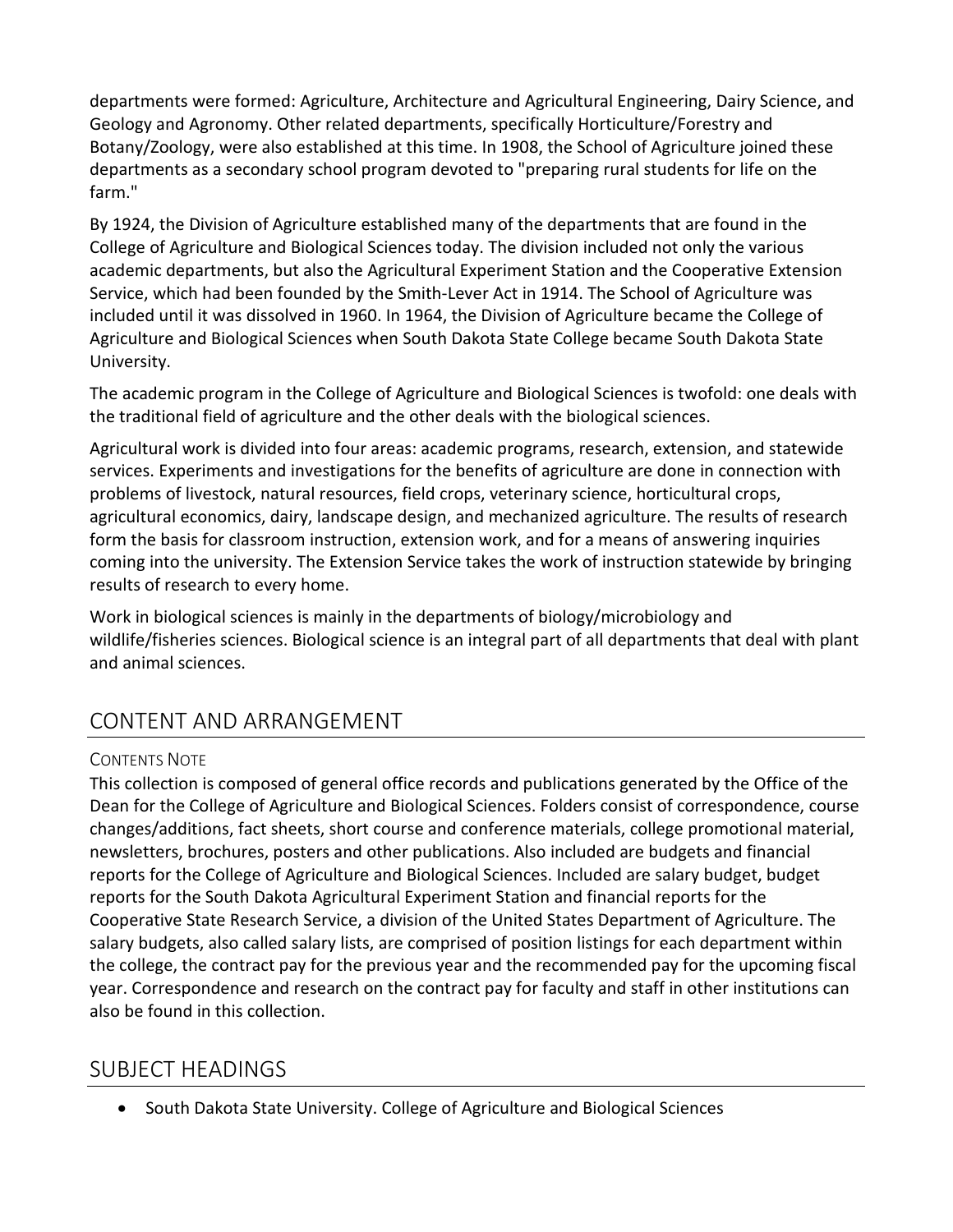## ACCESS

#### CONDITIONS GOVERNING ACCESS

This collection is open to researchers without restrictions. The materials in the Archives do not circulate and may be used in-house only.

Researchers conducting extensive research are asked to make an advance appointment to access archival material. Please call or e-mail prior to visiting the collection and indicate as much detail as possible about a particular topic and intended use.

#### PHYSICAL ACCESS

South Dakota State University supports access to the materials, published and unpublished, in its collections. Nonetheless, access to some items may be restricted as a result of their fragile condition or by contractual agreements with donors.

### RIGHTS

COPYRIGHT STATUS In copyright. http://rightsstatements.org/vocab/InC/1.0/

#### COPYRIGHT NOTICE

Researchers may quote from the collection under the fair use provision of the copyright law (Title 17, U.S. Code). Requests to publish should be arranged with the SDSU Archives and Special Collections.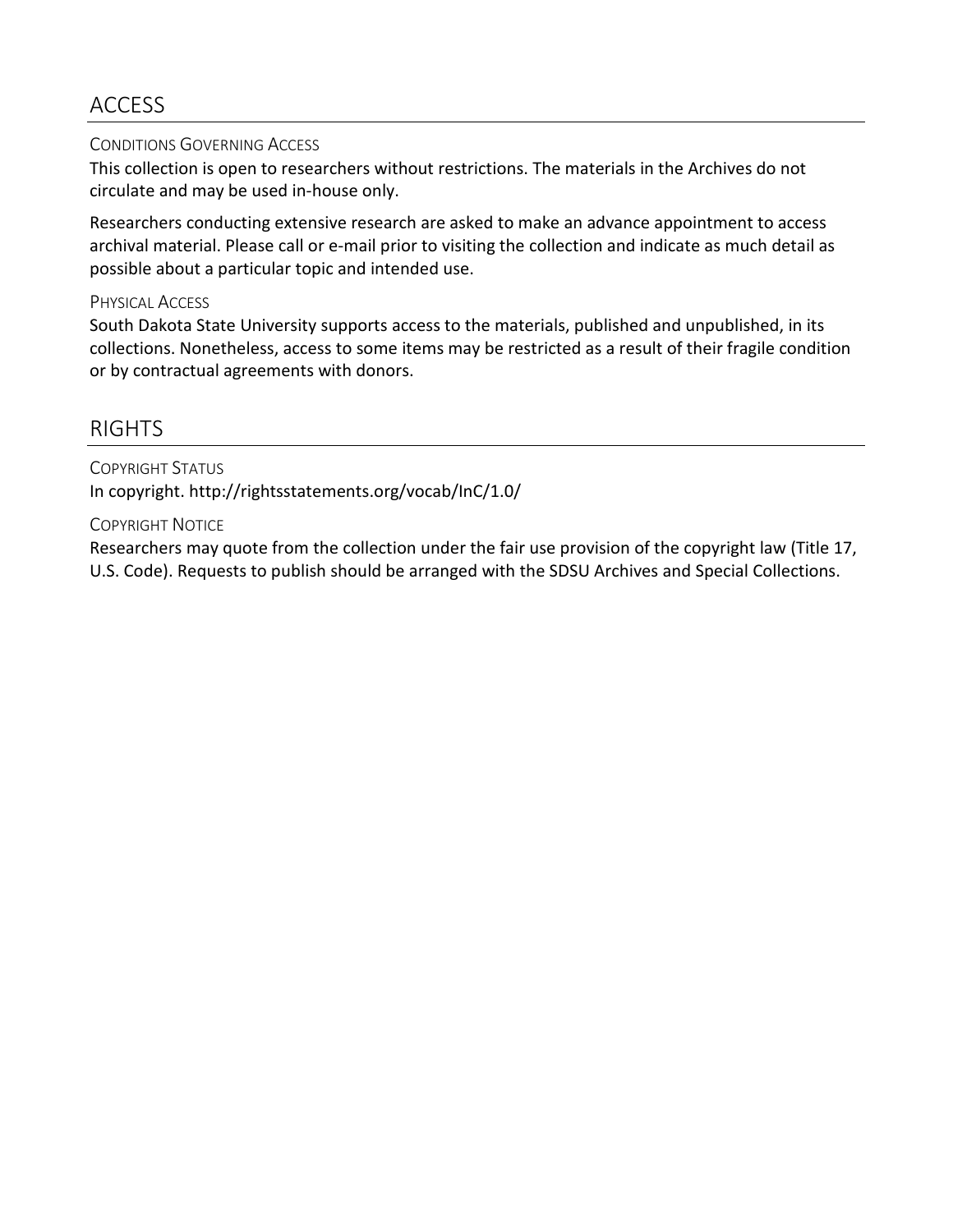# CONTAINER LIST

| Box          | Folder         | Description                                                         | Date(s)                   |
|--------------|----------------|---------------------------------------------------------------------|---------------------------|
| $\mathbf{1}$ | 1              | ABS News (e-newsletter)                                             | 2006                      |
| $\mathbf{1}$ | $\overline{2}$ | ABS News (e-newsletter)                                             | 2007                      |
| 1            | 3              | ABS News (e-newsletter)                                             | 2007                      |
| $\mathbf{1}$ | 4              | Accomplishments and future directions: executive summary            | 1997                      |
| $\mathbf{1}$ | 5              | Ag/Bio (newsletter)                                                 | 1990-1991,                |
|              |                |                                                                     | 1995                      |
| $\mathbf{1}$ | 6              | Ag/Bio (newsletter)                                                 | 2000-2002                 |
| $\mathbf{1}$ | 7              | AgBio (newsletter)                                                  | 2003-2005                 |
| $\mathbf{1}$ | 8              | AgBio (newsletter)                                                  | 2006-2007                 |
| $\mathbf{1}$ | 9              | Ag-Bio Careers Day (promotion, program)                             | 1999-2000,                |
|              |                |                                                                     | 2005                      |
| $\mathbf{1}$ | 10             | Ag-Bio Faculty Handbook for Advisors                                | 1984                      |
| $\mathbf{1}$ | 11             | Ag-Bio Interaction and Communication (faculty presentations)        | 1973-1975                 |
|              |                | (promotion)                                                         |                           |
| 1            | 12             | Ag-Bio Student Handbook                                             | 2005-2006                 |
| 1            | 13             | Ag-Bio Vision (newsletter)                                          | 1987-1988,                |
|              |                |                                                                     | 1990                      |
| $\mathbf{1}$ | 14             | Ag Research Biotechnology (newsletter)                              | 2000-2001                 |
| $\mathbf{1}$ | 15             | Agricultural Biofuels: technology, sustainability and profitability | 2007                      |
|              |                | conference (program)                                                |                           |
| $\mathbf{1}$ | 16             | Agriculture Related Issues Task Force (background materials         | 1997                      |
|              |                | notebook)                                                           |                           |
| $\mathbf{1}$ | 17             | Annual Report - Help South Dakota During Challenging Times          | 2009                      |
| $\mathbf{1}$ | 18             | Class surveys (fact sheets)                                         | 1960-1976                 |
| $\mathbf{1}$ | 19             | Correspondence                                                      | 1966-1967,<br>1969, 1973, |
|              |                |                                                                     | 1975, 1987-               |
|              |                |                                                                     | 1988                      |
| 1            | 20             | Course changes and/or additions                                     | 1967-1975                 |
| $\mathbf{1}$ | 21             | Course outlines                                                     | 1971                      |
| $\mathbf{1}$ | 22             | Dean's Newsletter                                                   | 1973-1985                 |
| $\mathbf{1}$ | 23             | Events (lists, invitations)                                         | 1967                      |
| $\mathbf{1}$ | 24             | Fact books, fact sheets                                             | 1999, 2002,               |
|              |                |                                                                     | 2007                      |
| $\mathbf{1}$ | 25             | Farm and Home Week (programs)                                       | 1927-1987                 |
| $\mathbf{1}$ | 26             | Extension Vision for the 21st Century                               | 2000                      |
| $\mathbf{1}$ | 27             | Farmers Institute (poster)                                          | 1890 circa                |
| $\mathbf{1}$ | 28             | Farms of America [4 framer prints and plaque]                       | 1985                      |
| $\mathbf{1}$ | 29             | Fertilizer short course (programs)                                  | 1951-1953                 |
| $\mathbf{1}$ | 30             | First Country Life conference (program)                             | 1914                      |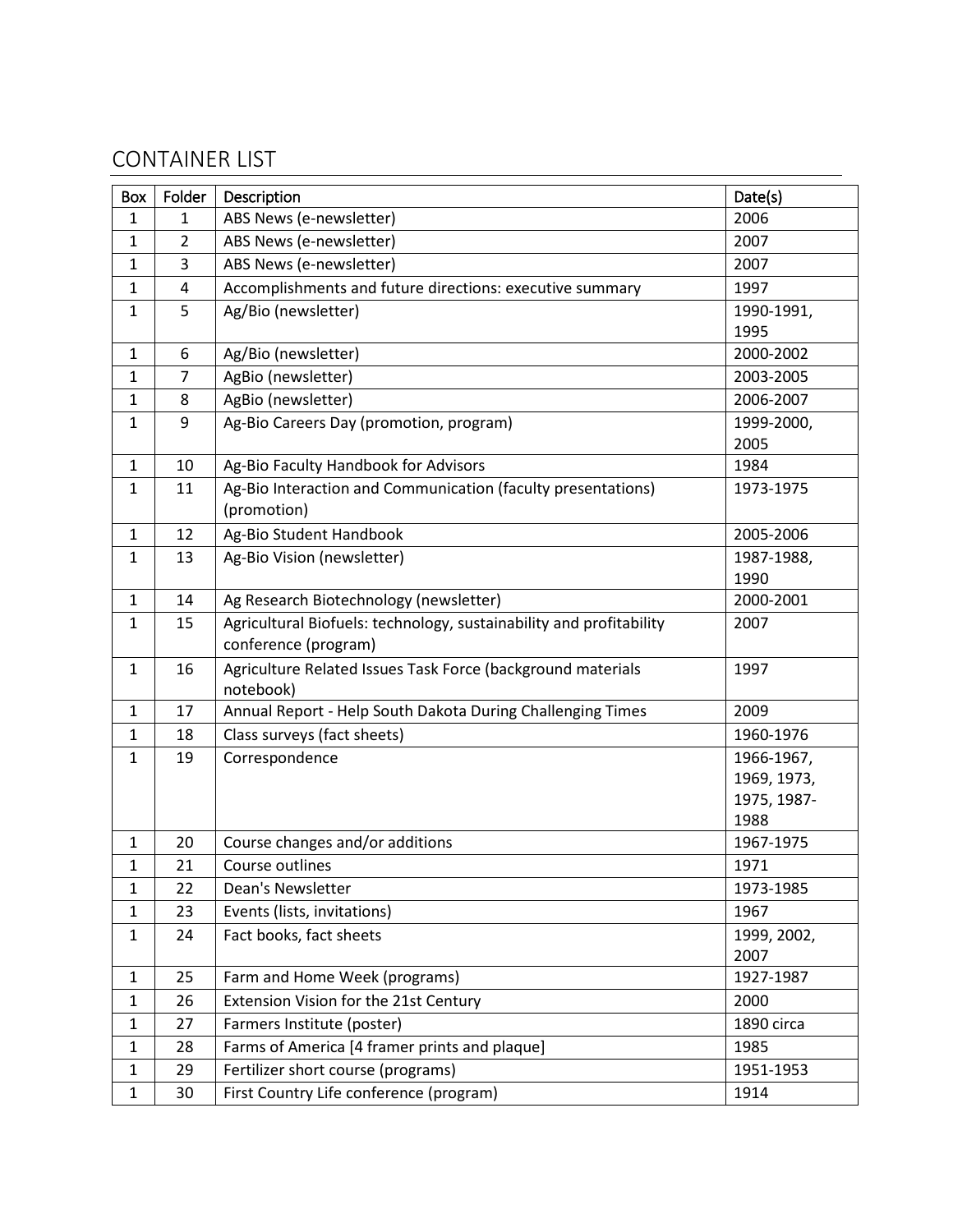| <b>Box</b>     | Folder                  | Description                                                                                                              | Date(s)   |
|----------------|-------------------------|--------------------------------------------------------------------------------------------------------------------------|-----------|
| 1              | 31                      | Growing South Dakota [magazine]                                                                                          | 2010      |
| $\mathbf{1}$   | 32                      | Growing South Dakota [magazine]                                                                                          | 2011      |
| $\mathbf{1}$   | 33                      | Growing South Dakota [magazine]                                                                                          | 2012      |
| $\mathbf{1}$   | 34                      | Growing South Dakota [magazine]                                                                                          | 2013      |
| $\mathbf{1}$   | 35                      | Highlights of staff and students (Creating Opportunities for a Lifetime<br>fact sheet)                                   | 1989      |
| $\mathbf{1}$   | 36                      | The Impact of South Dakota State University-College of Agriculture and<br>Biological Sciences (125th Anniversary report) | 2006      |
| $\mathbf{1}$   | 37                      | Institutional On-Farm Training conference (program)                                                                      | 1954-1955 |
| $\mathbf{1}$   | 38                      | International Wheat Surplus Utilization conference (program)                                                             | 1958      |
| $\mathbf{1}$   | 39                      | Pamphlets (promotional)                                                                                                  | 1955      |
| $\mathbf{1}$   | 40                      | A Plan for College of Agriculture and Biological Sciences:                                                               | 1992      |
|                |                         | Accomplishments and Future Directions - Executive summary                                                                |           |
| $\overline{2}$ | $\mathbf{1}$            | Agricultural Experiment Station budget                                                                                   | 1947-1948 |
| $\overline{2}$ | $\overline{2}$          | Agricultural Experiment Station budget                                                                                   | 1955-1957 |
| $\overline{2}$ | 3                       | Agricultural Experiment Station budget                                                                                   | 1957-1959 |
| $\overline{2}$ | $\overline{\mathbf{4}}$ | Agricultural Experiment Station budget                                                                                   | 1965-1966 |
| $\overline{2}$ | 5                       | Agricultural Experiment Station budget                                                                                   | 1966-1967 |
| $\overline{2}$ | 6                       | Agricultural Experiment Station budget                                                                                   | 1968      |
| $\overline{2}$ | $\overline{7}$          | Agricultural Experiment Station budget                                                                                   | 1968-1969 |
| $\overline{2}$ | 8                       | Agricultural Experiment Station budget                                                                                   | 1968-1969 |
| $\overline{2}$ | 9                       | Budget of the State of South Dakota, Biennium 1957-1959                                                                  | 1957-1959 |
| $\overline{2}$ | 10                      | College of Agriculture and Biological Sciences budget                                                                    | 1969-1970 |
| $\overline{2}$ | 11                      | College of Agriculture and Biological Sciences salary budget                                                             | 1964-1965 |
| $\overline{2}$ | 12                      | College of Agriculture and Biological Sciences salary budget                                                             | 1965-1966 |
| $\overline{2}$ | 13                      | College of Agriculture and Biological Sciences salary budget                                                             | 1966-1967 |
| $\overline{2}$ | 14                      | College of Agriculture and Biological Sciences salary budget                                                             | 1967-1968 |
| $\overline{2}$ | 15                      | College of Agriculture and Biological Sciences salary budget                                                             | 1968-1969 |
| $\overline{2}$ | 16                      | Cooperative State Research Service financial report                                                                      | 1967-1968 |
| 2              | 17                      | Cooperative State Research Service financial report                                                                      | 1968-1969 |
| $\overline{2}$ | 18                      | Division of Agriculture budget                                                                                           | 1951-1953 |
| $\overline{2}$ | 19                      | Division of Agriculture budget                                                                                           | 1958-1959 |
| $\overline{2}$ | 20                      | Division of Agriculture salary budget                                                                                    | 1942-1947 |
| $\overline{2}$ | 21                      | Division of Agriculture salary budget                                                                                    | 1947-1948 |
| $\overline{2}$ | 22                      | Division of Agriculture salary budget                                                                                    | 1948-1949 |
| $\overline{2}$ | 23                      | Division of Agriculture salary budget                                                                                    | 1950-1951 |
| 3              | $\mathbf{1}$            | Division of Agriculture salary budget                                                                                    | 1951-1952 |
| 3              | $\overline{2}$          | Division of Agriculture salary budget                                                                                    | 1952-1953 |
| 3              | 3                       | Division of Agriculture salary budget                                                                                    | 1953-1954 |
| 3              | 4                       | Division of Agriculture salary budget                                                                                    | 1954-1955 |
| 3              | 5                       | Division of Agriculture salary budget                                                                                    | 1955-1956 |
| 3              | $\boldsymbol{6}$        | Division of Agriculture salary budget                                                                                    | 1957-1958 |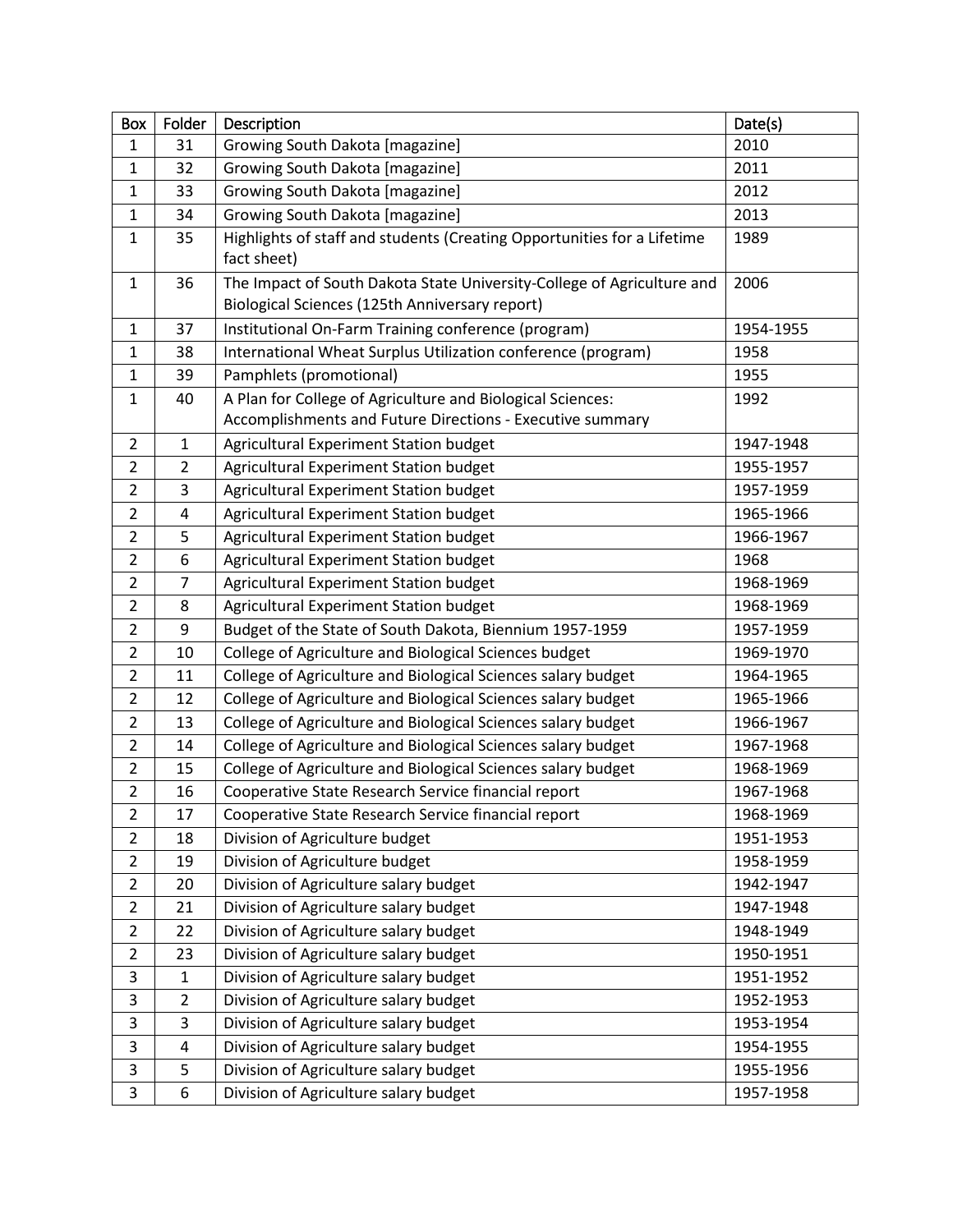| <b>Box</b> | Folder                  | Description                                                                    | Date(s)     |
|------------|-------------------------|--------------------------------------------------------------------------------|-------------|
| 3          | 7                       | Division of Agriculture salary budget                                          | 1958-1959   |
| 3          | 8                       | Division of Agriculture salary budget                                          | 1959-1960   |
| 3          | 9                       | Division of Agriculture salary budget                                          | 1960-1961   |
| 3          | 10                      | Division of Agriculture salary budget                                          | 1961-1962   |
| 3          | 11                      | Division of Agriculture salary budget                                          | 1962-1963   |
| 3          | 12                      | Division of Agriculture salary budget                                          | 1963-1964   |
| 3          | 13                      | State-wide services assigned to State College financial report                 | 1947-1953   |
| 3          | 14                      | Substation budgets - Needs for appropriations                                  | 1945-1954   |
| 3          | 15                      | Promotional material (scratch pad, foam \$ signs)                              | undated     |
| 3          | 16                      | Annual Report - 2018 Plan                                                      | 2017        |
| 3          | 17                      | Recognition banquet (programs)                                                 | 2004, 2007  |
| 3          | 18                      | SDSU Farm and Home Fest [programs]                                             | 1987        |
| 3          | 19                      | Soil and Land Valuation conference (programs)                                  | 1931-1933,  |
|            |                         |                                                                                | 1936, 1938- |
|            |                         |                                                                                | 1940        |
| 3          | 20                      | Soil Conservation Society of America Chapter annual meeting                    | 1950-1951,  |
|            |                         | (programs)                                                                     | 1953        |
| 3          | 21                      | The South Dakota Agriculturalist (magazine)                                    | 1937-1938   |
| 3          | 22                      | South Dakota Thriving (magazine)                                               | 2007        |
| 3          | 23                      | South Dakota Thriving (magazine)                                               | 2008        |
| 3          | 24                      | South Dakota Thriving (magazine)                                               | 2009        |
| 3          | 25                      | Student Agricultural organizations at South Dakota State College<br>(brochure) | undated     |
| 3          | 26                      | Sun Grant Initiative (clippings, brochure, promotional pen)                    | 2001        |
| 4          | $\mathbf{1}$            | Ag Day [t-shirt]                                                               | 2012        |
| 5          | 1                       | Agriculture and Biology Newspaper [Fall 05 and Spring 06 one copy]             | 2005-2006   |
| 5          | 2                       | <b>Annual Report</b>                                                           | 2008        |
| 5          | 3                       | <b>Annual Report</b>                                                           | 2009        |
| 5          | $\overline{\mathbf{4}}$ | <b>Annual Report</b>                                                           | 2015        |
|            |                         | Cooperative Extension Service and Agricultural Experiment Station Info         |             |
| 5          | 5                       | Sheet                                                                          | 2007-2012   |
| 5          | 6                       | <b>Enrollment Statistics</b>                                                   | 1970-1979   |
| 5          | 7                       | <b>Enrollment Statistics</b>                                                   | 1980-1990   |
| 5          | 8                       | <b>Enrollment Statistics</b>                                                   | 1990-1996   |
| 5          | 9                       | Growing South Dakota [magazine]                                                | 2010        |
| 5          | 10                      | Growing South Dakota [magazine]                                                | 2011        |
| 5          | 11                      | Growing South Dakota [magazine]                                                | 2012        |
| 5          | 12                      | Growing South Dakota [magazine]                                                | 2013        |
| 5          | 13                      | Growing South Dakota [magazine]                                                | 2014        |
| 5          | 14                      | Growing South Dakota [magazine]                                                | 2015        |
| 6          | $\mathbf{1}$            | Growing South Dakota [magazine]                                                | 2016        |
| 6          | $\overline{2}$          | Growing South Dakota [magazine]                                                | 2017        |
| 6          | 3                       | Growing South Dakota [magazine]                                                | 2018        |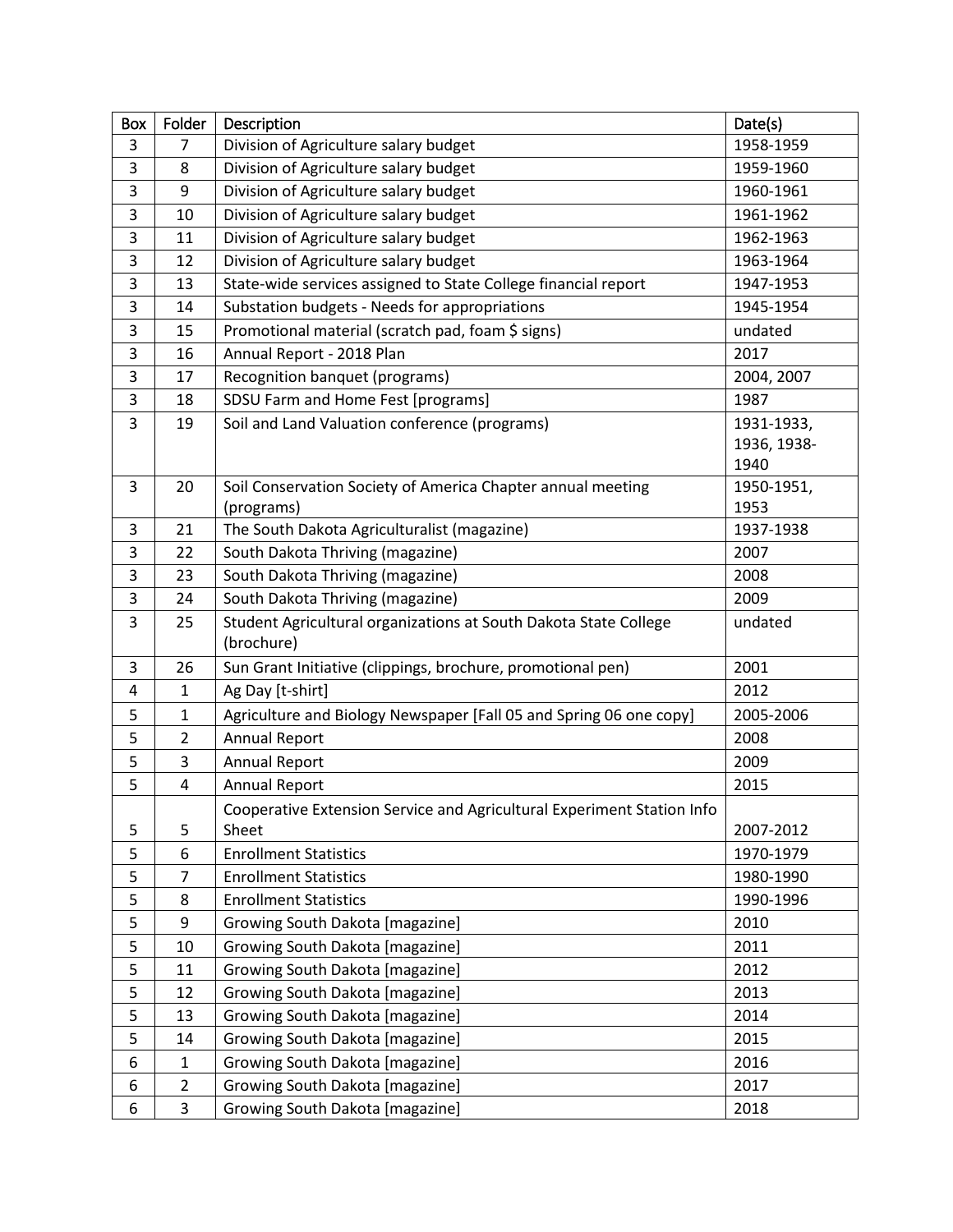| Box                      | Folder         | Description                                                             | Date(s)    |
|--------------------------|----------------|-------------------------------------------------------------------------|------------|
| 6                        | 4              | Growing South Dakota [magazine]                                         | 2019       |
|                          |                | Investiture of Dr. Barry H. Dunn, South Dakota Corn Utilization Council |            |
| 6                        | 5              | and Dean of Biological Sciences                                         | 2010       |
| 6                        | 6              | Northern Plains Biological Field Station Newsletter                     | undated    |
| 6                        | $\overline{7}$ | Northern Plains Biostress Laboratory Brochure                           | undated    |
| 6                        | 8              | Northern Plains Biostress Laboratory Dedication                         | 1993       |
| 6                        | 9              | Northern Plains Biostress Laboratory Pen                                | undated    |
|                          |                | Northern Plains Biostress Laboratory: Phillip Plumart Sidewalk          |            |
| 6                        | 10             | Superintendent Certificate                                              | 1992       |
|                          |                | Northern Plains Biostress Laboratory: Stress Mechanisms Symposia        |            |
| 6                        | 11             | Stress Responses Symposia; Stress Management Symposia                   | 1993       |
|                          |                | Northern Plains Biostress Laboratory: Proceedings; Stress Symposia;     |            |
| 6                        | 12             | Mechanisms, Responses, Management                                       | 1993       |
| 6                        | 13             | Recognition banquet (programs)                                          | 2012, 2015 |
| 6                        | 14             | South Dakota County Profiles                                            | 2007       |
| 6                        | 15             | State Farmers Institute Poster                                          | 1898       |
| 6                        | 16             | Student Agricultural Organization at South Dakota State University      | undated    |
| 6                        | 17             | <b>Thriving Magazine Fall</b>                                           | 2009       |
| $\overline{\mathcal{I}}$ | $\mathbf 1$    | Food and Agricultural Education System [FAEIS]                          | 2001 Fall  |
| $\overline{7}$           | 2              | Food and Agricultural Education System [FAEIS]                          | 2001       |
| $\overline{7}$           | 3              | Food and Agricultural Education System [FAEIS] -working copies          | 2001       |
| $\overline{7}$           | $\overline{4}$ | <b>Enrollment and placement</b>                                         | 2001-2002  |
| $\overline{7}$           | 5              | Food and Agricultural Education System [FAEIS] -working copies          | 2001-2002  |
| $\overline{7}$           | 6              | Placement                                                               | 2001-2002  |
| $\overline{7}$           | $\overline{7}$ | Food and Agricultural Education System [FAEIS]                          | 2002       |
| $\overline{7}$           | 8              | Food and Agricultural Education System [FAEIS]                          | 2002-2003  |
| $\overline{7}$           | 9              | Placement                                                               | 2002-2003  |
| $\overline{7}$           | 10             | <b>Enrollment and placement</b>                                         | 2003       |
| $\overline{7}$           | 11             | Food and Agricultural Education System [FAEIS] -working copies          | 2003-2004  |
| 7                        | 12             | Placement                                                               | 2003-2004  |
| $\overline{7}$           | 13             | Food and Agricultural Education System [FAEIS]                          | 2004       |
| $\overline{7}$           | 14             | Food and Agricultural Education System [FAEIS]                          | 2004-2005  |
| $\overline{7}$           | 15             | Placement                                                               | 2004-2005  |
| 7                        | 16             | Placement and information                                               | 2004-2005  |
| 7                        | 17             | Enrollment                                                              | 2005       |
| 7                        | 18             | Food and Agricultural Education System [FAEIS]                          | 2005-2006  |
| 7                        | 19             | Placement                                                               | 2005-2006  |
| 7                        | 20             | Food and Agricultural Education System [FAEIS]                          | 2006-2007  |
| $\overline{7}$           | 21             | Placement                                                               | 2006-2007  |
| 7                        | 22             | Placement                                                               | 2006-2007  |
| $\overline{7}$           | 23             | <b>Placement Forms</b>                                                  | 2006-2007  |
| 7                        | 24             | Food and Agricultural Education System [FAEIS]                          | 2007-2008  |